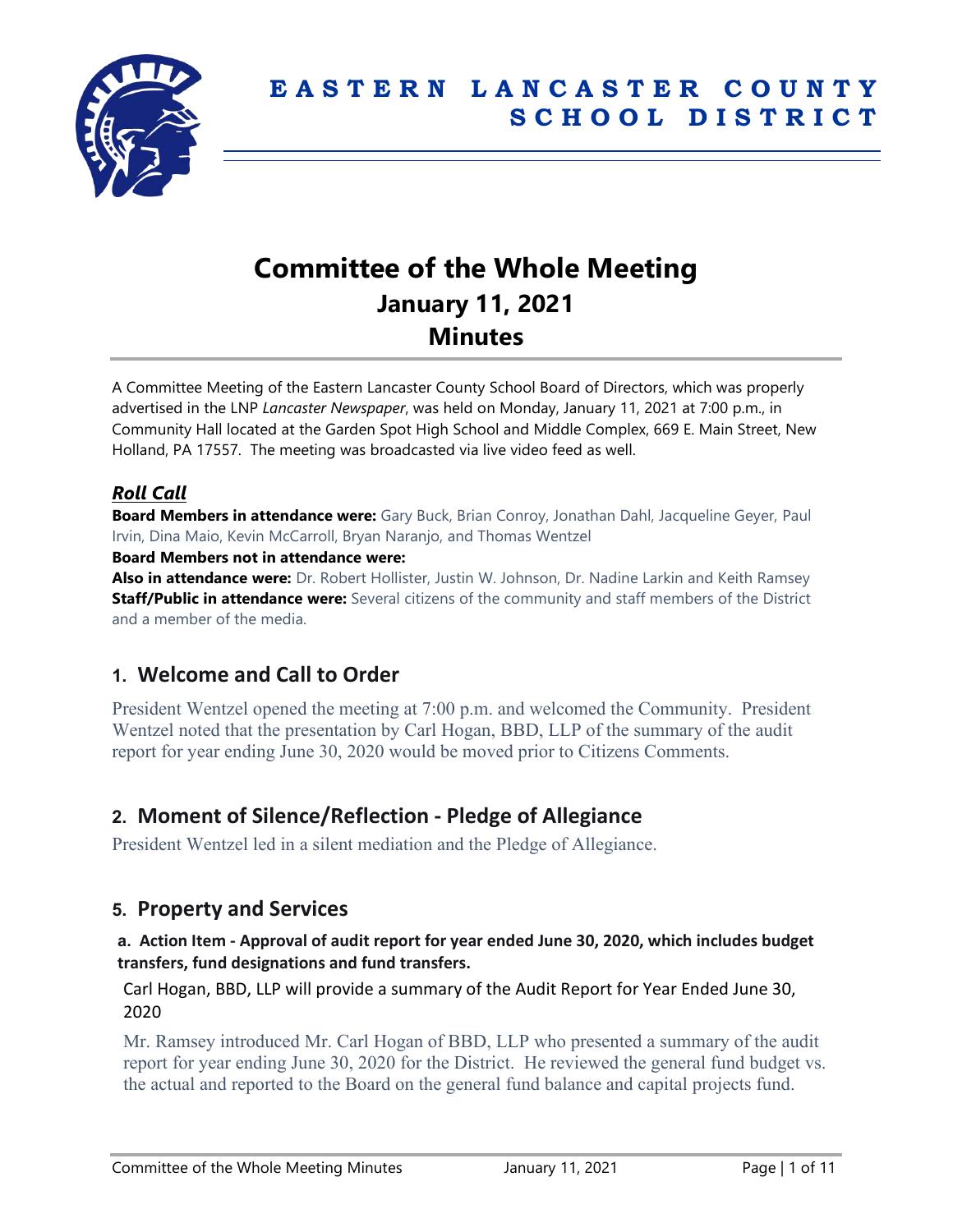Mr. Hogan also reported on the PSERS Net Pension Liability Update and the total increase of employer contribution.

Mr. Hogan reported that there were no findings on the audit report all required reports were filed in a timely fashion, summarizing that the School District was in good financial condition.

Mr. Ramsey thanked Mr. Hogan's firm and his staff for all their work completing the audit.

Dr. Hollister thanked Mr. Ramsey and his staff and thanked the Board for their financial stewardship.

# **3. Citizens of the District Comments**

The Board encourages citizens of the district to come before the Board to present their petitions, inquiries, or other communications of interest. The Board invites public (*Citizens of the District*) comment on any topic that is within the Board's jurisdiction. As outlined in Board Policy 903, the Board requires that public participants be residents or taxpayers of this district. Due to the virtual aspect of the Board meeting, the Board is requesting if you wish to provide public comment during the virtual board meeting, you should sign-up to do so by completing the online form prior to the meeting.

*[PUBLIC COMMENT SIGN-UP FORM\(](https://forms.gle/zDXXoX8rZQUxt1Ap6)Please use this form only if you are not attending the meeting in person.)*

*Public comments will be read aloud during the public comment section of the agenda.*

Thank you.

# **SUBMITTED COMMENTS** (VIA PUBLIC COMMENT SIGN-UP FORM)**:**

## Kim Eby, 36 N Whisper Lane, New Holland, PA 17557

Hi, my name is Kim Eby. I live in New Holland. I wanted to take a moment to thank each of you for serving on our school board. You are impacting our community in a big way and we are thankful for your work. I would like to take a moment to pray for you:

# Dear Heavenly Father,

Thank you for each person here tonight and for their selflessness in giving of their time to serve on the ELANCO school board. I pray your blessing on each one and ask that you will grant them the wisdom they need in planning and making decisions for our school. Give them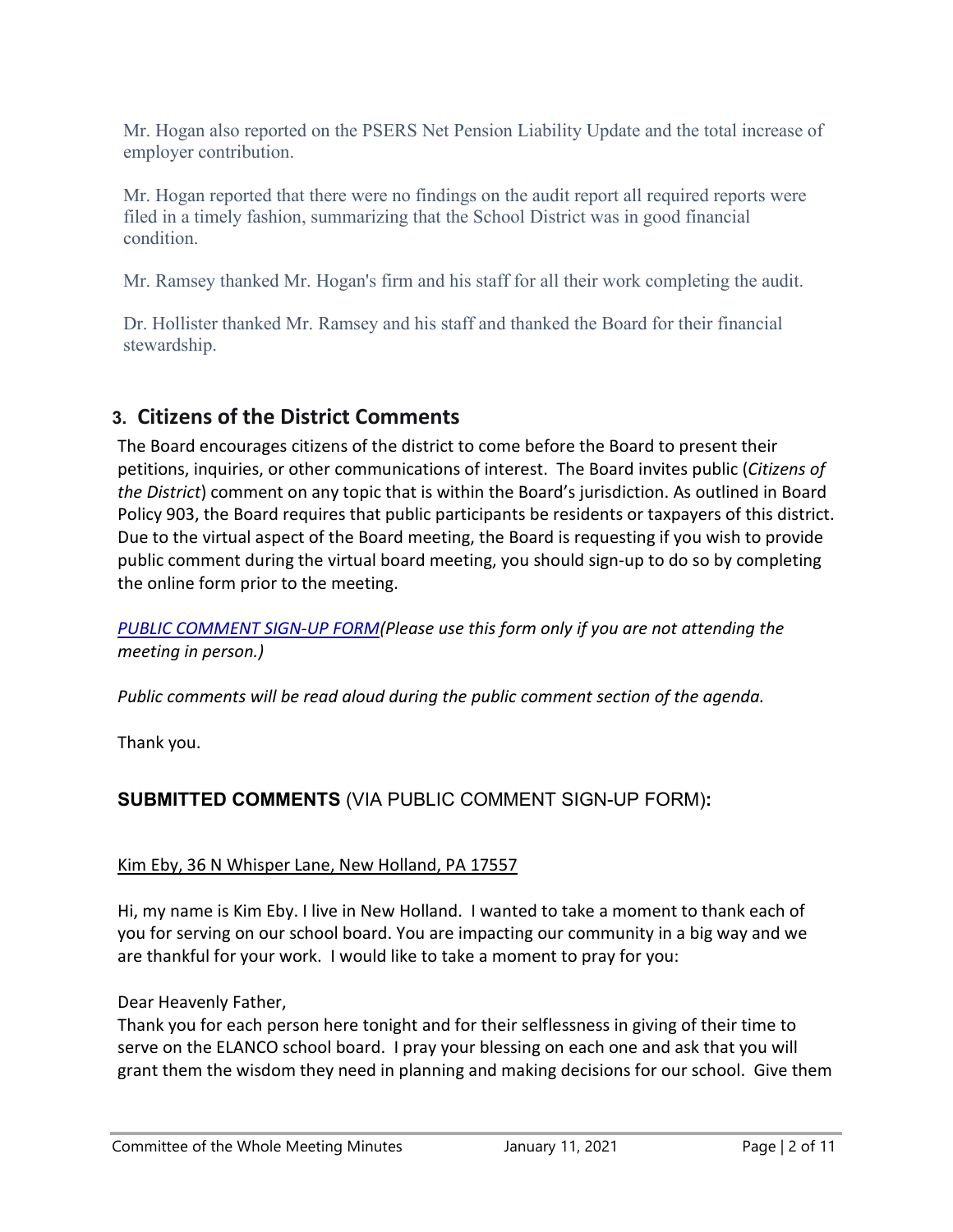creative ideas to thrive within the parameters they are given. I thank you for the safety that we seen thus far and we pray continued safety and health for our students, staff, administrators and community. We also ask for renewed energy and renewed vision as we work through this unprecedented time. We ask that each one will feel strengthened, encouraged, supported, cared for and able to learn and grow this year. Thank you God for your great love for each of us. Help us to show that love to those around us. In Jesus name we pray, Amen.

#### Kirby Martin,170 S. Pool Forge Road Narvon PA 17555

Dear ELANCO Board Members and Administration,

We have 4 children in the district ranging from 2nd grade to 12th grade.

We reported earlier this year that our son had a health issue after being masked up for a few days.

We quickly used a Shield as an adaptation for him to remain in school. On January 7th in the middle of the school day we were told he is longer allowed to be in school with the shield. He is not "safe."

We were told we would need to complete other special ed forms and programs if we delivered a medical note. Is that not a complete waste of district resources?

While masks are strongly encouraged to reduce the spread of COVID-19, CDC recognizes there are specific instances when wearing a mask may not be feasible. In these instances, parents, guardians, caregivers, teachers, and school administrators should consider adaptations and alternatives whenever possible.

Guidance for K-12 School Administrators on the Use of Masks in Schools | CDC

We have seen the mental toil this year has taken on all of our children. Keep the sports moving even if the school goes into remote learning. Their are many students counting on scholarships to assist with college plans.

We encourage you to allow spectators in the basketball games. Why is the fight is now gone after having measures in place for fall sports that was successfully carried out? Why are we sitting back when others schools are allowing visitors?

We will ask the question again of why there is a homeroom for every grade sitting empty in Blue Ball Elementary in the middle of a pandemic? The question seems to never gets answered.

Sincerely,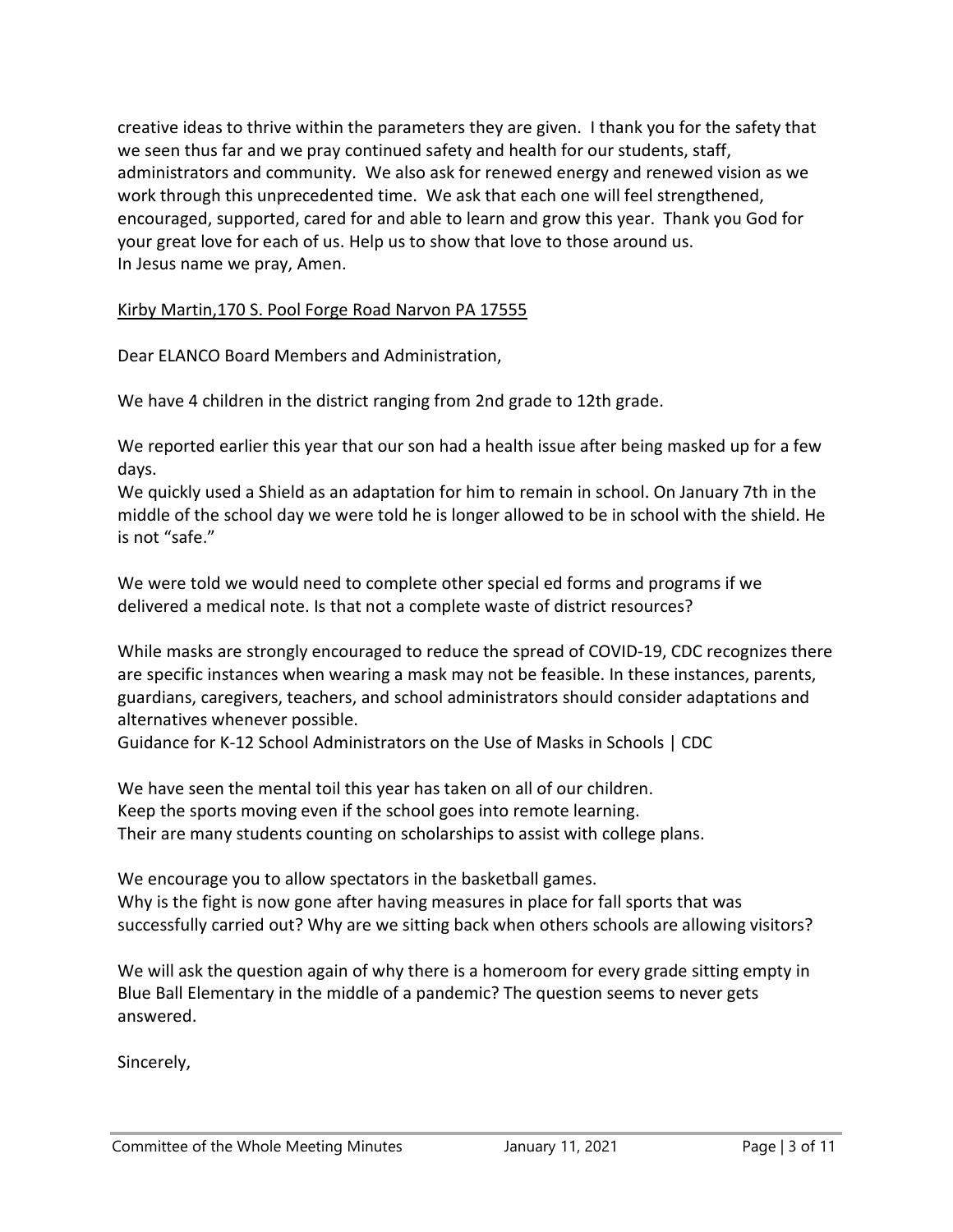Kirby and Jacinda Martin 170 S. Pool Forge Road Narvon

# **COMMENTS** (IN-PERSON**):**

#### Justin Nolt, 404 Campbell Lane, New Holland, PA 17557

Mr. Nolt thanked the Board for the replacement of the High School gym floor, presented his concerns regarding the gym floor water damage, the spectator limitations due to capacity limits, and the Athletic programs being postponed during the shift to remote learning.

Beth Sharp, 408 Mentzer Avenue, New Holland, PA 17557

Ms. Sharp thanked the Board for their service and presented her concerns regarding the spectator limitations due to capacity limits, and the Athletic programs being postponed during the shift to remote learning.

Chris Smeltz, 190 Laurel Road, East Earl, PA 17519

Mr. Smeltz complimented the Administration and Brecknock Elementary team and presented her concerns regarding the Athletic programs being postponed during the shift to remote learning. He also thanked the Board for their decision to upgrade the Athletic facilities and thanked the Board for their service.

### Brent Compton, P.O. Box 336, Terre Hill, PA 17581

Mr. Compton requested the Board to allow Athletic programs to resume during the shift to remote learning.

Andrew Tibbins, 113 W. Broad Street, New Holland, PA 17557

Mr. Tibbins thanked the Board for their efforts during the COVID-19 pandemic, presented his concerns regarding the gym floor water damage, the spectator limitations due to capacity limits, and the Athletic programs being postponed during the shift to remote learning.

Rosanna Martin, 985 Sunset Avenue, New Holland, PA 17557

Ms. Martin presented her concerns regarding spectator limitations due to capacity limits and the Athletic programs being postponed during the shift to remote learning.

### Joseph Sharp, 408 Mentzer Avenue, New Holland, PA 17557

Mr. Sharp thanked the Board and presented his concerns regarding spectator limitations due to capacity limits and the Athletic programs being postponed during the shift to remote learning.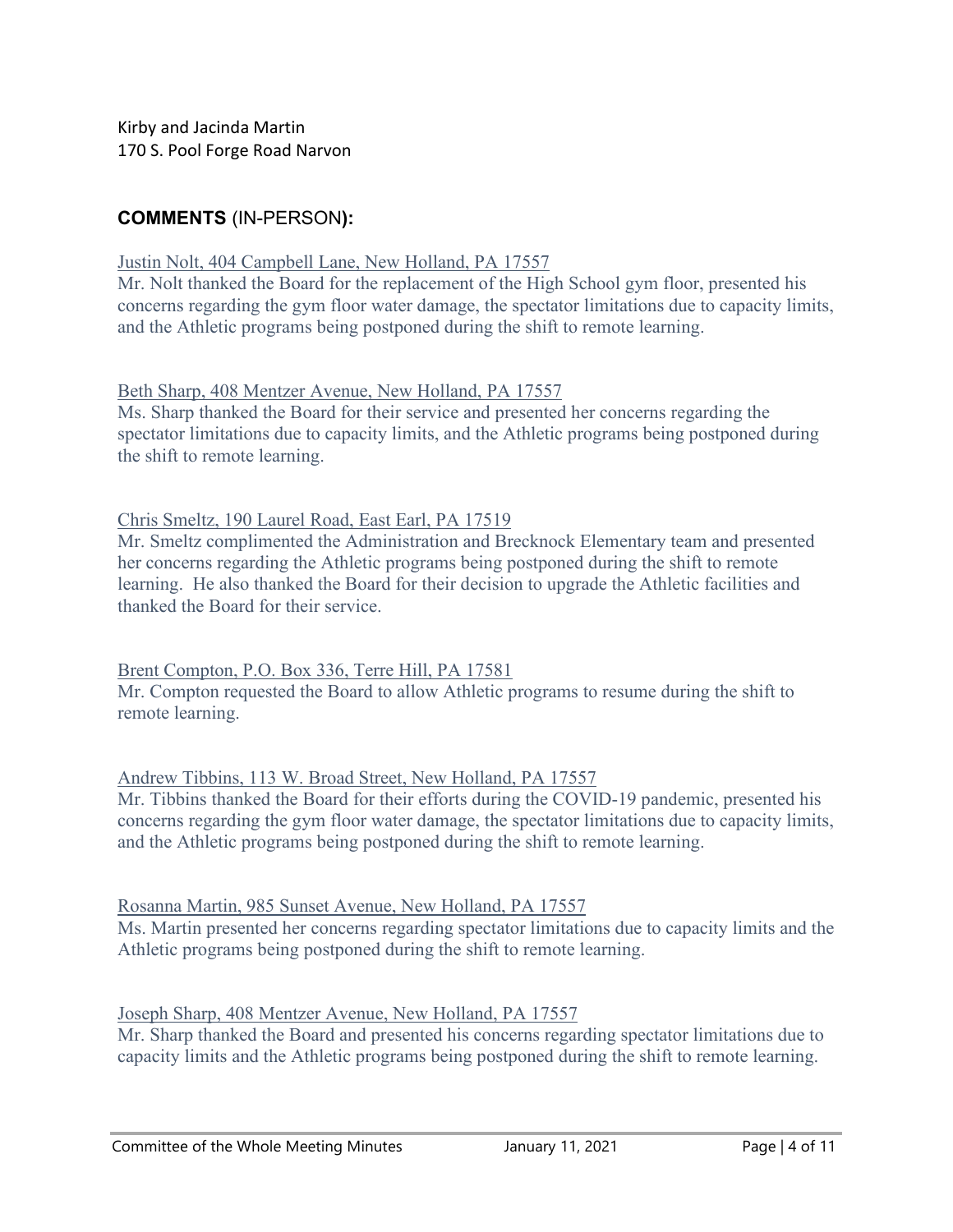### Jordan Martin, 985 Sunset Avenue, New Holland, PA 17557

Mr. Martin presented his concerns regarding the Athletic programs being postponed during the shift to remote learning.

### Jesse Martin, 170 South Pool Forge Road, Narvon, PA 17555

Mr. Martin thanked the Board and presented his concerns regarding the Athletic programs being postponed during the shift to remote learning.

### Jon Vega, 567 Daisy Drive, New Holland, PA 17557

Mr. Vega presented his concerns regarding the Athletic programs being postponed during the shift to remote learning.

### John Dykie, 1213 Mill Street, Narvon, PA 17555

Mr. Dykie presented his concerns regarding Athletic programs being postponed during the shift to remote learning and mask wearing.

## Tyler Reiff, 837 Ranck Road, New Holland, PA 17557

Mr. Reiff presented his concerns regarding spectator limitations due to capacity limits and the Athletic programs being postponed during the shift to remote learning.

## Tyler Martin, 985 Sunset Avenue, New Holland, PA 17557

Mr. Martin presented his concerns regarding the Athletic programs being postponed during the shift to remote learning.

## Brendan Weaver, 116 Horizon Drive, Denver, PA 17517

Mr. Weaver presented his concerns regarding the Athletic programs being postponed during the shift to remote learning.

### George Rohrbaugh, 103 Shalom Drive, Denver, PA 17517

Mr. Rohrbaugh presented his concerns regarding spectator limitations due to capacity limits and the Athletic programs being postponed during the shift to remote learning.

## Ryan Conrad, 374 Farm View Drive, East Earl, PA 17519

Mr. Conrad presented his concerns regarding the Athletic programs being postponed during the shift to remote learning.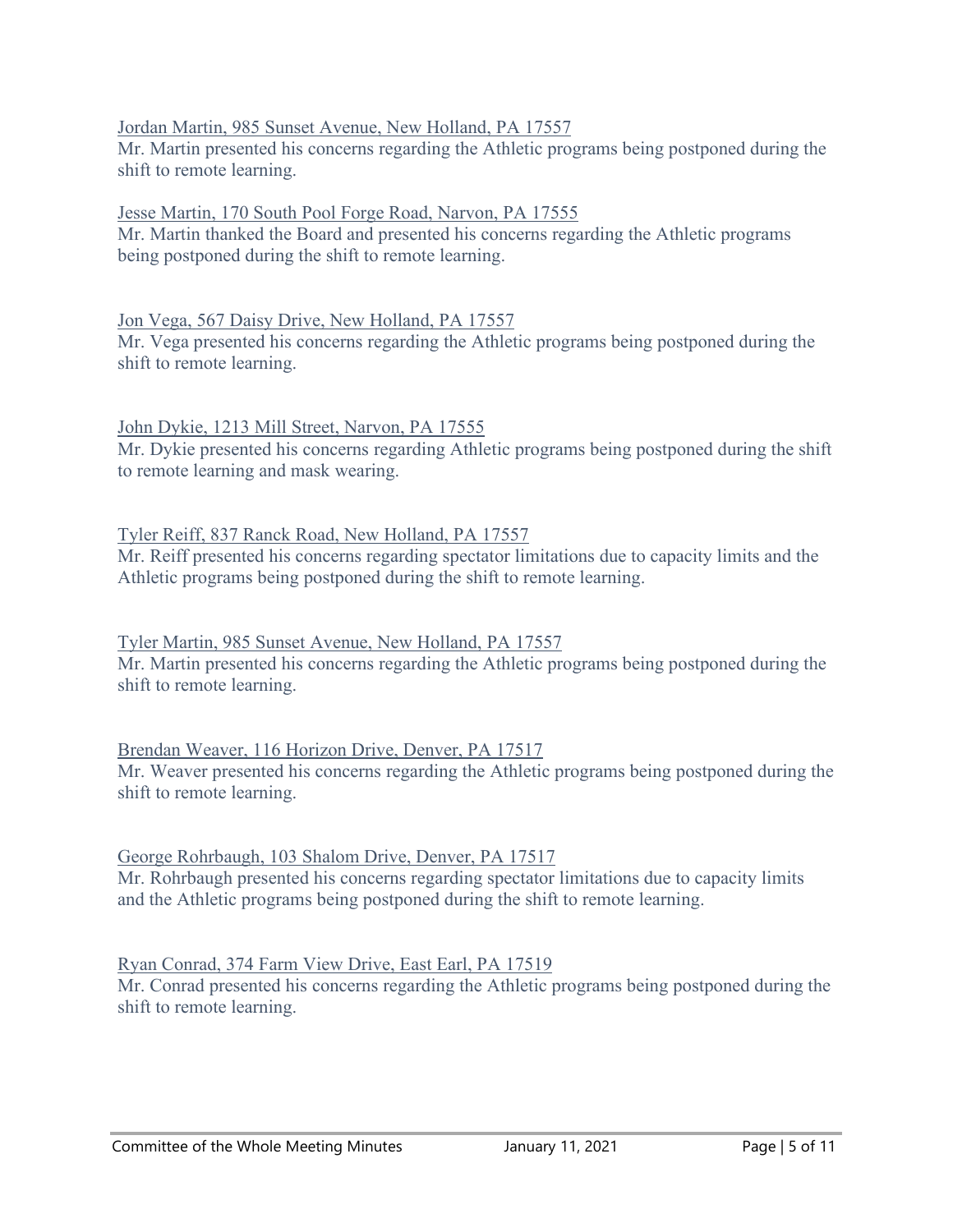### Luke Steiner, 122 Windsock Way, New Holland, PA 17557

Mr. Steiner presented his concerns regarding the Athletic programs being postponed during the shift to remote learning.

Josiah Martin, 1130 Sheep Hill Road, New Holland, PA 17557 Mr. Martin presented his concerns regarding the Athletic programs being postponed during the shift to remote learning.

Dylan Nolt, 404 Campbell Lane, New Holland, PA 17557 Mr. Nolt presented his concerns regarding the Athletic programs being postponed during the shift to remote learning.

Nate Musselman, 371 State Street, New Holland, PA 17557 Mr. Musselman thanked the Board for their time listening to the concerns of the basketball team.

Pat Manning, 5757 Division Highway, Narvon, PA 17557 Mr. Manning presented his concerns regarding spectator limitations due to capacity limits; the Athletic programs being postponed during the shift to remote learning, and mask wearing.

Dr. Hollister updated the Board and Community on the damage of the new High School gym floor indicating that he hoped to have a report by the end of the week.

The Board and Administration discussed the High School gym floor damage with Director of Facilities, Mr. Walsh and Athletics spectator limitations with Athletic Director, Mr. Schaffer.

Mr. Wentzel thanked Mr. Walsh and his team for their work during the construction project.

# **4. Approve Personnel Report**

Mr. Irvin made a motion to approve the personnel report. It was seconded by Mr. Buck. **The motion was approved. (9-0)**

President Wentzel requested Dr. Hollister to explain the process of tenure of professional staff for new Board members.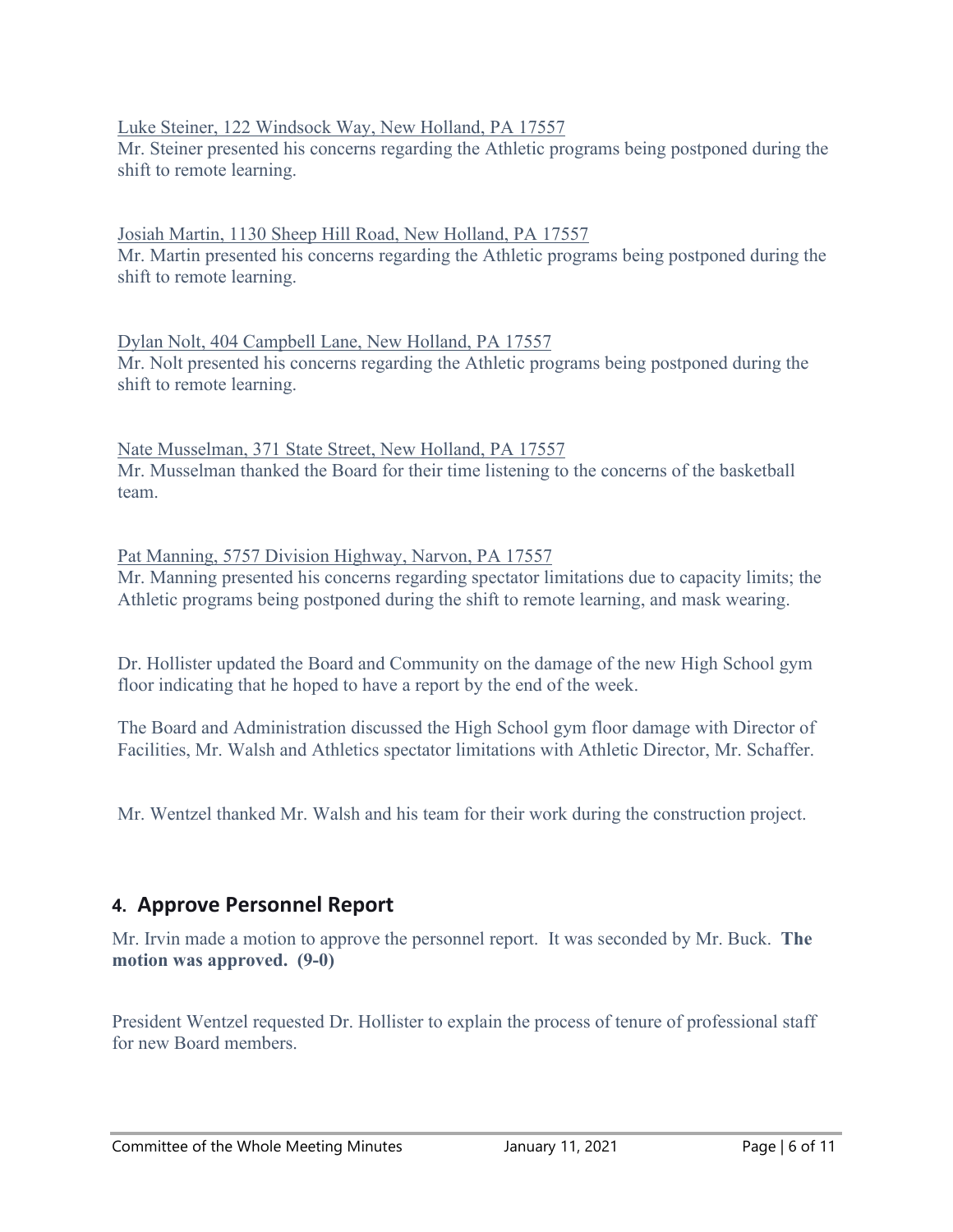Mr. Brian Conroy left the meeting at 8:06 p.m. and rejoined the meeting at 8:09 p.m.

# **5. Property and Services**

### **a. Action Item - Approval of audit report for year ended June 30, 2020, which includes budget transfers, fund designations and fund transfers**

Carl Hogan, BBD, LLP will provide a summary of the Audit Report for Year Ended June 30, 2020

*Action Item moved to prior to Citizens Comments.*

### **b. Action Item - Approval of the Lancaster County Career & Technology Center (LCCTC) 2021-22 Operating Budget**

District's share of the LCCTC's operating budget is \$1,017,754.44 (or a \$1,643.61 increase over 2020-21).

Mr. Ramsey requested the Board to approve Lancaster County Career & Technology Center (LCCTC) 2021-22 Operating Budget at the upcoming Board meeting. He noted that the District's share of the LCCTC's operating budget increased \$1,643.61.

### **c. Action Item - Turnover of 2020 Delinquent Real Estate Taxes - MOTION BELOW**

Motion to acknowledge receipt from Lancaster County Tax Collection Bureau as collector of district real estate tax, and filing with the Lancaster County Tax Claim Bureau on or before January 15, 2021, for collection of delinquent taxes, of Certification of Uncollected Real Estate Taxes due and payable in calendar year 2020 which remained unpaid, which Certification is in form as presented to the school board at this meeting.

Mr. Ramsey requested the Board to approve the turnover of 2020 Delinquent Real Estate Taxes to the Lancaster County Tax Claim Bureau.

**d. Action Item - Approval of the Change orders that were executed for the HS/MS Locker Room and HVAC Project, as follows:**

### **General Contractor - ECI Construction**

**GC-14 \$3,252.00 Deduct** - deleted kick plates on shower and changing room doors

Architect's comment on GC-14 - Based on the durability of the door the kick plates were not needed.

## **HVAC Contractor - Myco Mechanical**

**HC-05 \$2,354.01 Deduct** - deleted unit replacement in the Nurse's suite Architect's comment on HC-05 - The District decided to hold off on replacing the HVAC unit in the nurse's suite due to not being able to relocate the nurses. This change order removes the labor for the install. The contractor will provide the District with the unit to store and install over the summer.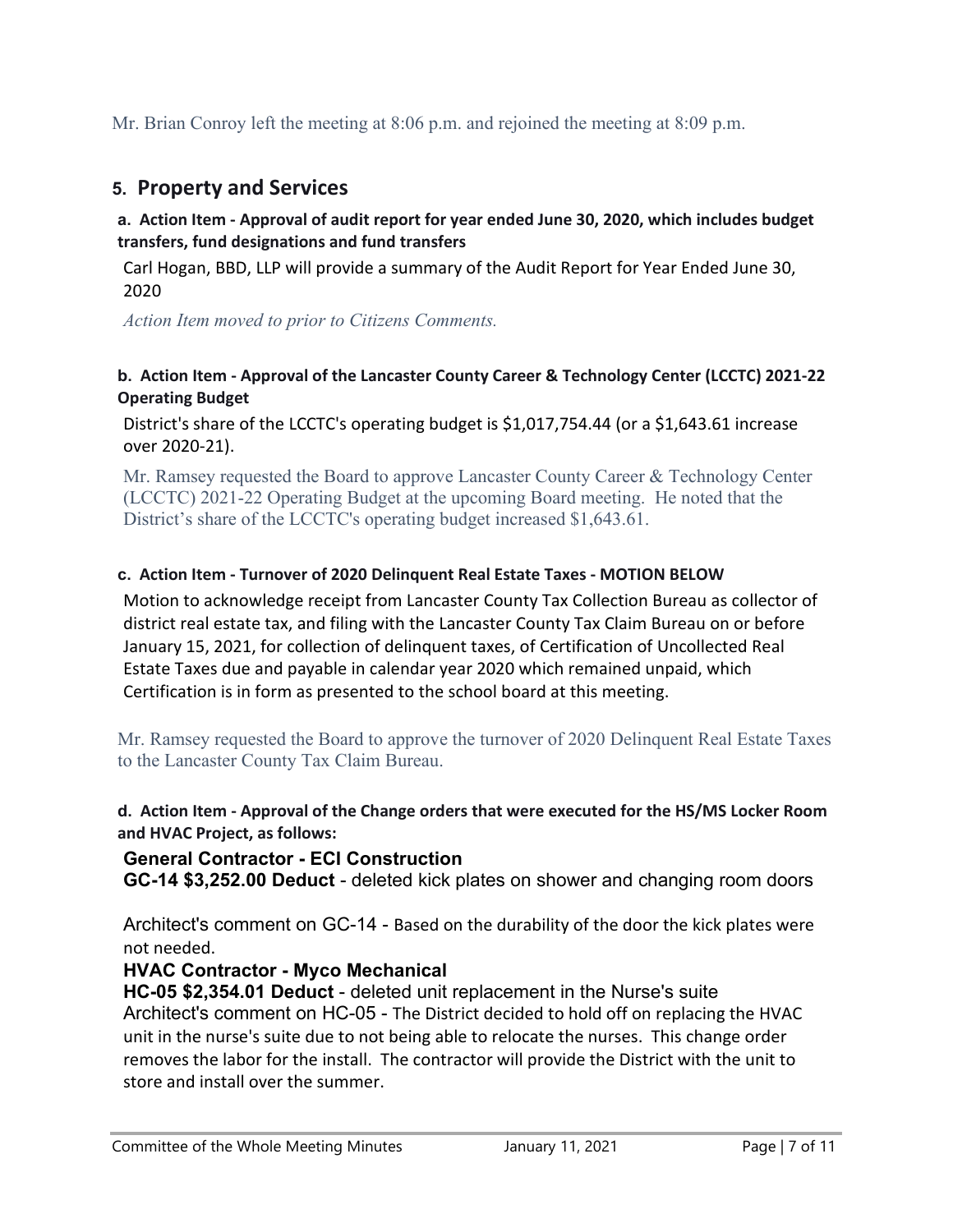Mr. Ramsey requested the Board to approve the most recent change orders, both deductions, that were executed for the HS/MS Locker Room and HVAC Project.

#### **e. Information Item - Garden Spot Locker Room Renovation and Gym Floor Replacement Update**

Mr. Ramsey noted that Dr. Hollister and Mr. Walsh had updated the Board on the gym floor.

He updated the Board on the High School locker room renovation indicating the expectant completion of the project by February  $7<sup>th</sup>$ .

The Board and Administration discussed the spectator capacity limits of the old gym in the Middle School.

Mr. Conroy made a motion that the District allow a maximum of 45 spectators based on the Governor's event occupancy restrictions and not include athletes, cheerleaders, and staff. It was seconded by Mr. Naranjo.

The Board and Administration continued to discuss the spectator limitations with the Athletic Director and Director of Facilities.

Mr. Buck amended the motion by Mr. Conroy to set occupancy up to 45 people minus whatever staff is required based on the sporting event, but not including student athletes. It was seconded by Mr. Irvin. **The motion was approved. (9-0)**

The Board and Administration discussed continuing extra-curricular activities during a shift to remote learning.

Mr. Naranjo made a motion that extracurricular activities continue such that they are not subject to their own individual contact tracing which would prohibit any learner from participating in an extra-curricular activity. It was seconded by Mr. Conroy. **The motion was approved. (8-0; 1 abstained)**

## **6. Program**

### **a. Action Item- Approval of Affidavits of Guardianship**

Dr. Larkin requested the Board to approve Affidavits of Guardianship.

# **b. Action Item - New Courses at the Secondary Complex for the 2021-2022 School Year** *All courses are aligned to the PA Core Standards and developed by the content teachers.*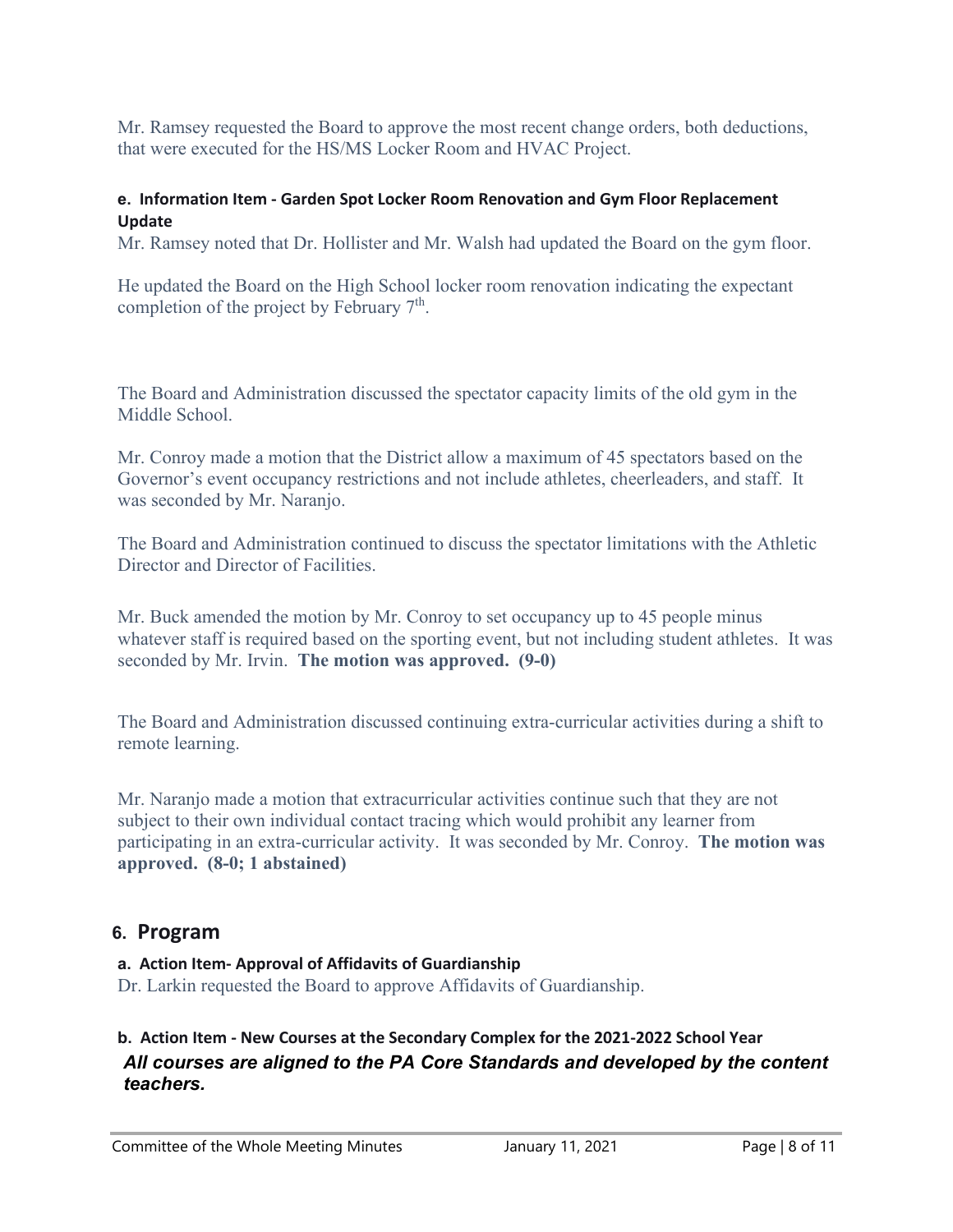# **Ice House Elective - GSMS**

This course is designed to empower learners during a developmental phase of life and enhance their curiosity. In addition, it encourages creativity and critical thinkin, communication, teamwork, and other entrepreneurial skills - skills that will enable them to succeed regardless of their chosen path. Most notably, the Ice House Program outcomes are designed to create more prepared and engaged learners, increase self-efficacy, develop entrepreneurial attitudes, behaviors, and skills, and assist in meeting college-readiness and career-readiness standards.

# **PS-22 Elective - GSMS**

PS-22 is an exploratory second-level course providing learners the opportunity to work win collaborative teams to identify relevant issues they are passionate about, generate a solution, and share their work with a global audience. Successful completion of PS-21 is required before learners can take this course.

Learners are required to complete 3 projects from the following menu to complete this course.

- Global Issue Solutions
- Manufacturing Automation
- Local Business Partnership
- Global Competition Entry
- Advancement in Application of Technology
- Connection with Others/Betterment of Life

Each project will follow the Design Process with adaptations made for each specific project:

- Identify Problem (Empathize)
- Research Topic
- Design a Plan
- Test the Plan
- Assess the Outcome
- Communicate the Results
- Evaluate the Experience

## **Access Success Co-Op Program - GSHS**

Access Success is a differentiated program that allows learners to access intrapersonal and professional success. This course is focused on supporting learners who have not experienced traditional academic success in the expected timeline. The course is a combination of academics and work experience.

### **Indigenous and Native American Studies Elective - GSHS**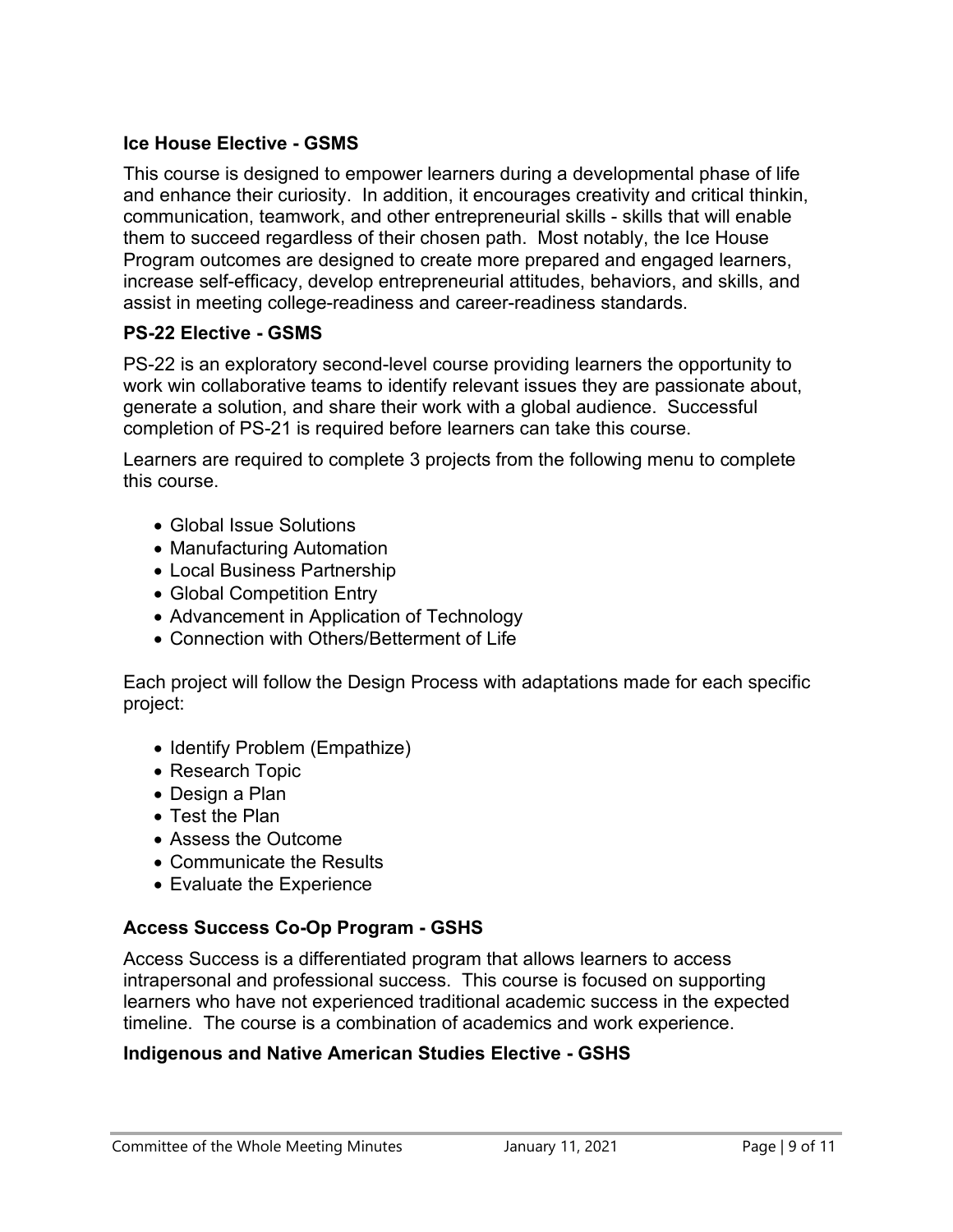What were the first civilizations like in North America? How have indigenous populations struggled and resisted since North America was colonized? What role have Native Americans played in the shaping of the United States? How can we celebrate what we have in common while also honoring our differences? How do power and privilege shape the relationships people have with each other and with institutions?

The Indigenous and Native American Studies course will examine these questions as well as many others. The first part of this course takes a look at the first civilizations that existed in North America, including their history, origin, religious, cultural, and agricultural practices. The rest of the course will focus on the challenges faced by Indigenous peoples in North America since European colonization, how these groups have responded to and resisted colonialism historically, and the ways in which Native American communities today are impacted by it. Learners who take this course can also expect to discover more about the history of Native American communities in and around Lancaster County, where and how Indigenous Americans live across the United States today and what the fight for Indigenous rights looks like in the 21st Century.

Dr. Larkin requested the Board approve the four new courses for the 21-22 school year that were presented at the Committee of the Whole meeting in December. She noted that if the Board had any questions, they could reach out to her.

### **c. Information Item - Board Policy 251 - Homeless Students - First Reading**

Dr. Larkin presented the Board with Board Policy 251 -Homeless for its first reading, indicating that the revisions were based on the changes in the ESSA (Every Student Succeeds Act) and federal law. She noted that Mindy Bauman, the District social worker, would be appointed the homeless liaison. Dr. Larkin commented that she would requesting the Board to approve the policy at the February Board meeting.

# **7. Management**

## **a. Action Item - Approval of the 2021-2022 School Year Calendar**

Dr. Hollister requested the Board to approve the 2021-2022 school year calendar.

Mr. Irvin made a motion to approve the 2021-2022 school year calendar. It was seconded by Mrs. Maio. **The motion was approved. (9-0)**

## **b. Information Item - District Website Update**

Dr. Hollister introduced Mr. Justin Johnson who presented the Board with the plan to redesign the District and School websites for ease of use for parents.